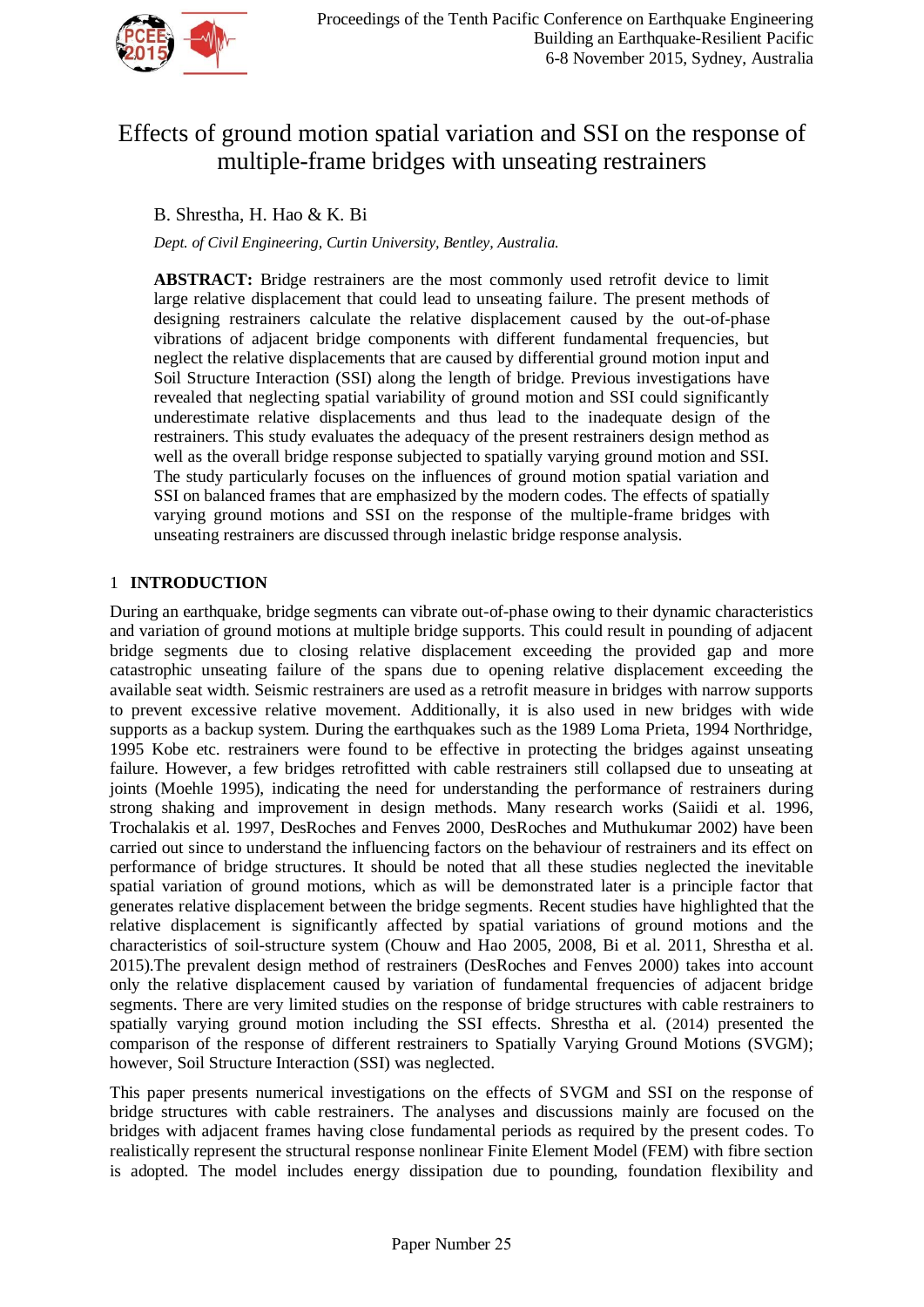damping, friction at isolator, non-uniform input motion and superstructure-abutment soil interaction. The present paper is an extension of the previous paper from the authors (Shrestha et al. 2015), where only longitudinal spatially varying ground motion was considered. This paper presents the response of the bridge structures to longitudinal and vertical ground motions applied simultaneously hence provide more realistic results.

# 2 **FEM**

# **2.1 Bridge Model**

Four five-span bridge models are used for the analysis representing two bridge geometries. The decks of the bridge are composed of the concrete box-type girder with pre-stressing tendons. The bridge models are adopted from the studies of Feng et al. (2000) and Kim et al. (2000) and are representative of typical Californian bridges. 2-D nonlinear FEM are used for the analyses. The bridge models are shown in Figure 1. Following list the bridge models:

- Bridge 1: a five-span bridge with single intermediate joint, pier height of 19.83 m and diameter of 2.44 m. The adjacent segments of the bridge have fixed base period ratio of 0.91.
- Bridge 2: a five-span bridge with two intermediate joint, pier height of 19.83 and diameter of 2.44 m. The adjacent segments of the bridge have fixed base period ratio of 0.72.



**Figure 1. Bridge model 1 (top) with a joint and model 2(bottom) with two joints.**

The bridge structures are modelled using the fibre element using force based inelastic reinforced concrete beam-column elements. The compressive strength of the concrete in taken as 27 *MPa* and yield strength of rebar is 415 *MPa*. The superstructure of the bridge is modelled using elastic beam column elements. Each deck element is discretized into six elements. Elastomeric bearing at the bridge abutments and joints are modelled using the elastic perfectly plastic link elements representing the friction provided by the bearings. The bridges consist of 6 elastomeric bearing of 0.4 m x 0.3 m. The initial stiffness of each bearing is 4.41 kN/mm and the coefficient of friction,  $\mu$  at the interface of concrete and bearing is taken as 0.20.

## **2.2 Soil Structure Interaction**

SSI in the model is incorporated using frequency-independent lumped spring-dashpot system. The size of the spread footing is 7 m x 7 m. Dynamic soil stiffness (spring and dashpot) of the foundation are calculated based on the study of Mylonakis et al. (2006) for surface foundation on homogeneous half space. Two linear translational and one rotation springs and dashpot are used to represent the stiffness and damping. Coefficients of springs and dashpots for sway, vertical and rocking degrees of freedom are summarized as follows:

$$
K_z = k_z \left(\frac{4.54GB}{1-\nu}\right), \qquad C_z = (\rho V_{La} A_b) \hat{c}_z \tag{1}
$$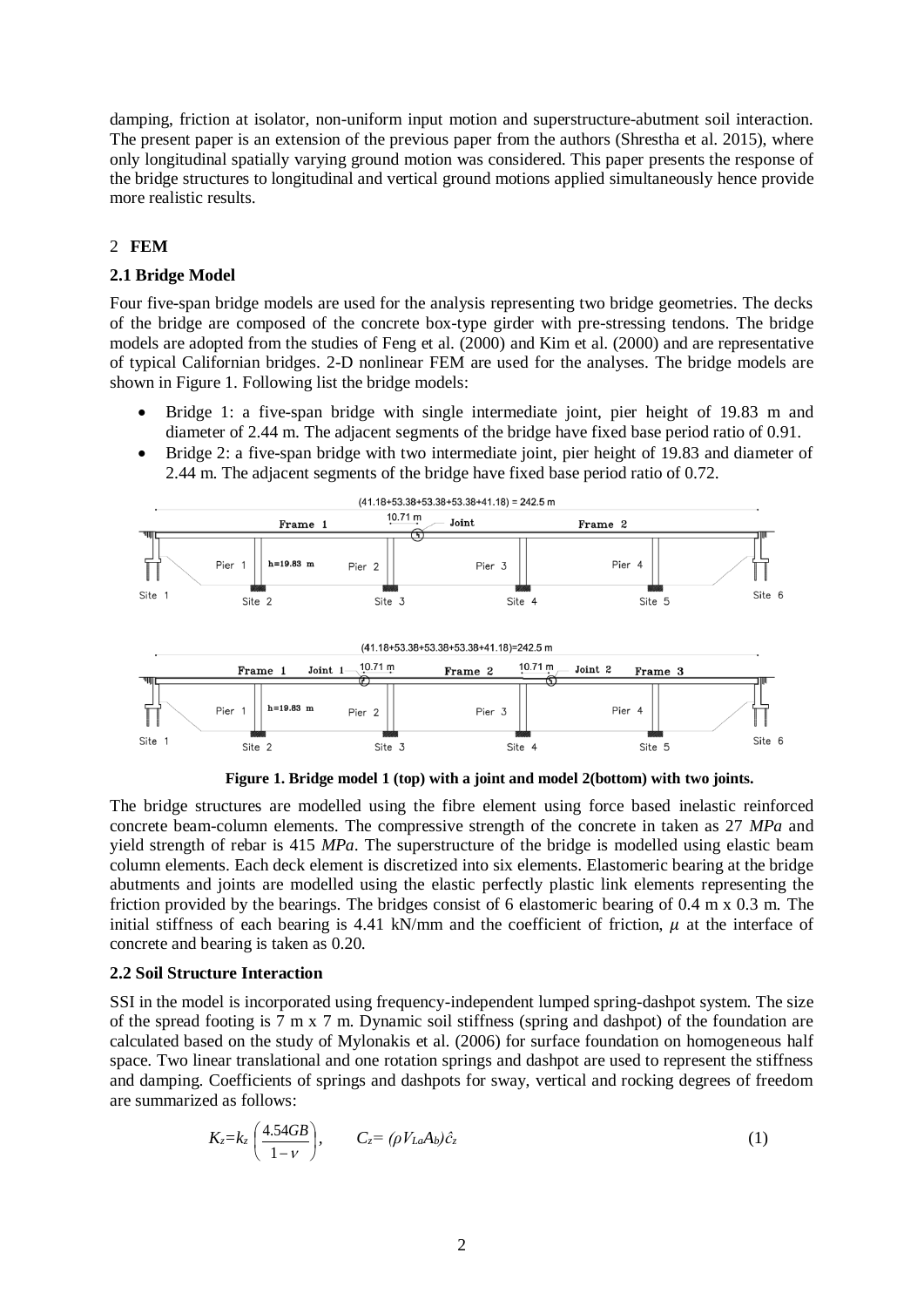$$
K_x = k_x \left(\frac{9GB}{2-\nu}\right) , \quad C_x = (\rho V_x A_b) \hat{c}_x \tag{2}
$$

$$
K_{ry}=k_{ry}\left(\frac{0.45GB^3}{1-\nu}\right),\ \ C_{ry}=(\rho V_{La}I_{by})\hat{c}_{ry}
$$
\n(3)

where  $K_z$ ,  $C_z$ ,  $K_x$ ,  $C_x$ ,  $K_{ry}$ ,  $C_{ry}$  are the vertical stiffness, vertical viscous damping, sway stiffness, sway viscous damping, rocking stiffness and rocking viscous damping, respectively. *kz, kx, kry* are vertical, sway and rocking dynamic stiffness coefficients. *ĉz, ĉx, ĉry* are vertical, sway and rocking dynamic dashpot coefficients. *B, A<sub>b</sub>*, *I<sub>by</sub>* are the length, area and moment of inertia about the transverse axis of the square foundation. *G, ρ, ν, V<sup>s</sup>* and *VLa* are the shear modulus, soil density, Poisson's ratio, shear wave velocity and Lysmer's analogue wave velocity, respectively. In this study without losing generality only the local soil site classes presented in Table 1 are considered based on Caltrans (2013). Soil with shear wave velocity 400 m/s, Poisson's ratio 0.4 and density 19 kN/m<sup>3</sup>, respectively is adopted for soil site class C. For soil site class D, the shear wave velocity of 220m/s, Poisson's ratio 0.4 and soil density 1.8  $kN/m^3$ , respectively is adopted.

| <b>Site Class</b>  | Shear wave velocity,<br>Vs<br>(m/s) | <b>Selected</b><br>value of Vs<br>(m/s) |
|--------------------|-------------------------------------|-----------------------------------------|
| C. Very dense soil | 360-760                             | 400                                     |
| D. Stiff soil      | 180-360                             | 220                                     |

| Table 1. Local soil site classes |  |
|----------------------------------|--|
|----------------------------------|--|

#### **2.3 Impact element**

Simplified bilinear impact model (Muthukumar 2003) is used to capture the effects of pounding including the energy dissipation during the impact. The impact model is an approximate representation of the Hertz damp model (Muthukumar and DesRoches 2006). The coefficient of restitution, *e* is assumed to be 0.8. The initial and the post-yielding stiffness of the impact element are taken as 10.68 GN/m and 3.68 kN/m, respectively, determined based on the work of Muthukumar (2003). Without losing the generality the gap width of intermediate joints are assumed as 25 mm and 50 mm at abutments.

#### 3 **GROUND MOTION MODELLING**

Method proposed by Bi and Hao (2012) is used to simulate the spatially varying ground motion time histories that are compatible with the design spectra specified in the Japanese Highway Code (2004). The acceleration response spectrum for Type II ground motions, representing ground motions generated by an inland earthquake at short distance, at site class 2 (medium soil site) are used to generate the artificial ground motions. Theoretical coherency loss function (Sobczky 1991) is used to model spatial variation between two location j and k on ground surface.<br>  $\gamma_{jk}(i\omega) = \left| \gamma_{jk}(i\omega) \right| \exp(-i\omega d_{jk} \cos \alpha / v_{app}) = \exp(-\beta \omega d_{jk}^2 / v_{app}) \times \exp(i\omega d_{jk} \cos \alpha / v_{app})$  (4)

$$
\gamma_{ik}(i\omega) = |\gamma_{ik}(i\omega)| \exp(-i\omega d_{ik}\cos\alpha / \nu_{\text{max}}) = \exp(-\beta \omega d_{ik}^2 / \nu_{\text{max}}) \times \exp(-i\omega d_{ik}\cos\alpha / \nu_{\text{max}})
$$
(4)

In order to gain wider perspective on the response variations due to the non-uniform ground motions, simulation is carried out for three levels of coherency losses, i.e.  $\beta = 0.0005$ , 0.0010 and 0.0015 representing highly, intermediately and weakly correlated ground motions, respectively. To obtain relatively unbiased structural responses, three sets of ground motion time histories are simulated for each coherency loss levels. Apparent wave velocity, *vapp* is taken as 400 m/s, which is compatible with the measured shear wave velocities of typical highway bridge sites in California (Zhang and Markis 2000). Vertical ground motion level is considered to be 2/3 of the horizontal ground motion. Figure 2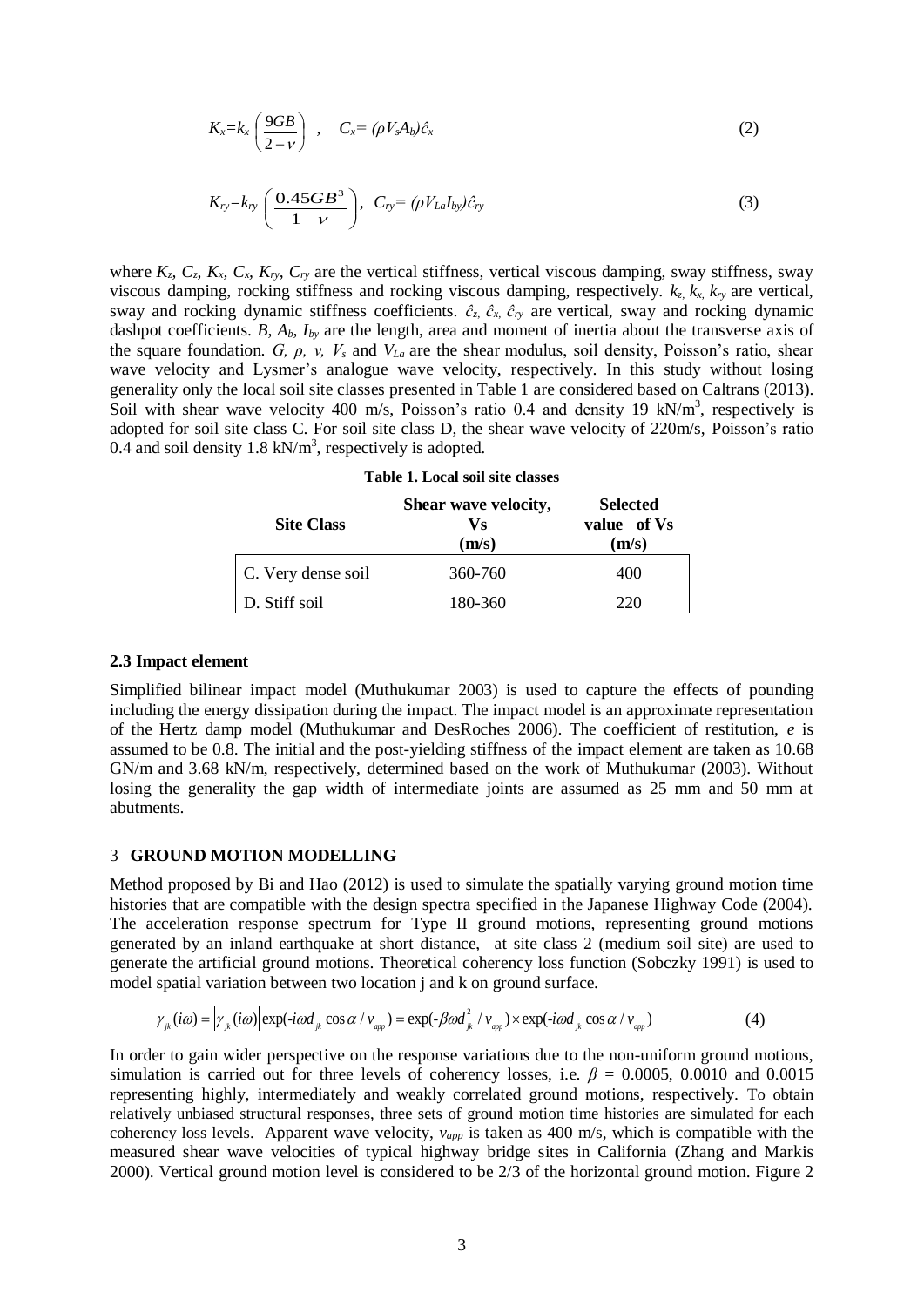shows spectral acceleration of horizontal and vertical ground motions for a set of spatially varying motions at six sites of the bridge shown in Figure 1.



**Figure 2. Response spectra of horizontal (left) and vertical ground motions (right)**

#### 4 **RESTRAINER DESIGN**

In this study, the restrainers are designed based on the procedure proposed by DesRoches and Fenves (2000). In the procedure, the relative hinge displacements are calculated using two-degree-of-freedom modal analysis. The relative hinge displacement, *Deq* is estimated by combining the modal response using the complete quadratic combination rule,

$$
D_{eq} = \sqrt{D_1^2 + D_2^2 - 2\rho_{12}D_1D_2}
$$
\n(5)

where  $D_1$  and  $D_2$  are the modal displacements and  $\rho_{12}$  is the correlation coefficient between the response of the two modes defined as:

e two modes defined as:  
\n
$$
\rho_{12} = \frac{8\sqrt{\xi_1\xi_2} (\xi_1 + \eta\xi_2)\eta^{3/2}}{(1-\eta^2)^2 + 4\xi_1\xi_2\eta (1+\eta^2) + 4(\xi_1^2 + \xi_2^2)\eta^2}
$$
\n(6)

where  $\eta$  is the ratio of the frame fundamental period and  $\xi$  is the corresponding modal damping ratio. After calculating  $D_{eq}$ , the restrainers' stiffness,  $K_r$ , required to limit hinge displacement is determined from the sensitivity of the hinge displacement to restrainers' stiffness given by

$$
\frac{\delta \text{Deq}}{\delta \text{Kr}} = -\frac{1}{\text{Km} + \text{Kr}} \text{Deq} \tag{7}
$$

where  $1/Km=1/K_1+1/K_2$  is the sum of the flexibilities of the two frames. Performing a Taylor series expansion about the current estimate of the hinge displacement, *Deqj*, and solving for an improved estimate of the restrainer stiffness at the next step,  $Kr_{i+1}$ , gives

$$
Kr_{j+1} = Kr_j + (Km+Kr_j)\frac{(Deq_j - Dr)}{Deq_j}
$$
\n
$$
(8)
$$

In this study available hinge seat width, *Dhinge* is taken as 200 mm, which represents narrow seated bridges before San Fernando earthquake era. The restrainers slack is assumed as 25 mm. Minimum required bearing length is assumed as 87 mm. The target yield displacement of the restrainers is then calculated to be 88 mm. Assume the yielding strain of high strength cable restrainers at 1.75%, the restrainers length is calculated to be 5.04 m. Consequently the stiffness of the restrainers required to restrict the hinge movement to the prescribed value, 113 mm (88+25), is determined using the abovementioned modal analysis with multiple trials for each bridge models defined previously.

Typical 19 mm diameter high-strength cables used in Caltrans Bridge with cross sectional area of 143 mm<sup>2</sup> and yield strength of 1210 MPa are used for restrainers. The numbers of restrainer required are calculated as two and eight for bridge model 1(a) and 2(a). In this study without losing generality ten restrainer are provided at each joint for both bridges implying a slight over design. The restrainers are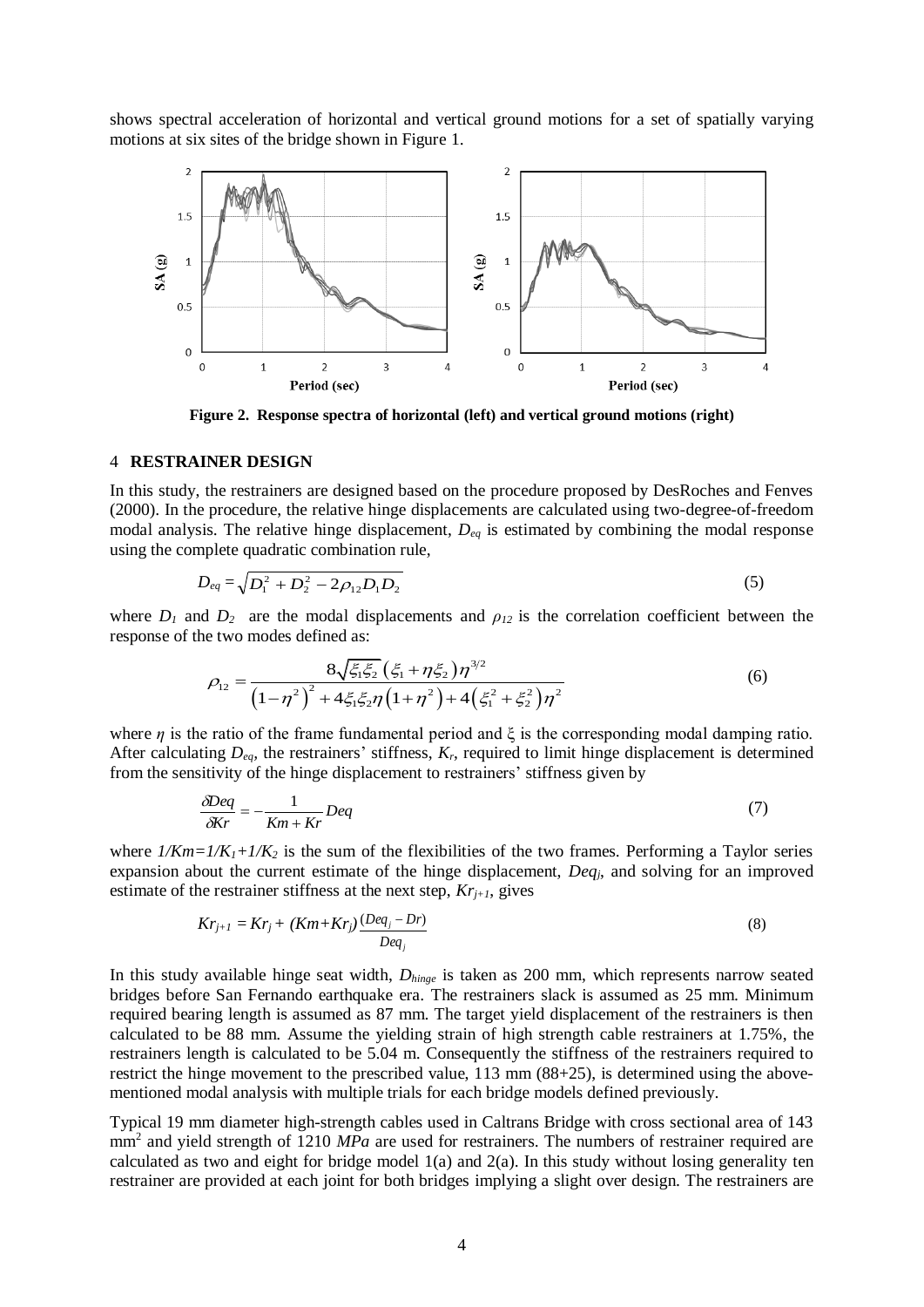modelled as two node elasto-plastic cable element with tension only behavior. Slack of 25 mm is provided to accommodate the thermal movement of the bridge. To take an account of failure of restrainers under the extreme relative displacement ultimate strain of 4.5% is assigned to the element.

### 5 **RESULTS AND DISCUSSION**

### **5.1 Effect of SVGM**

Effects of non-uniform ground motions on the response of bridge are evaluated for three sets of ground motions for five cases, i.e. uniform motion, spatially varying motion considering wave passage effect only and wave passage effect together with the three levels of coherency losses discussed previously. Without losing the generality, only the responses of the bridge on soil site C are presented here. Figure 3 shows the comparison of the Maximum Relative Hinge Displacement (MRHD) and Restrainers Deformation (RD) for the ground motions for bridge 1. The results are normalized by the averaged response under uniform ground motions. In the figure Uniform represents the case of uniform ground motion, WP (400) represents the motion considering wave passage effects only and CH (H), CH (I) and CH (W) represents the cases with highly, intermediately and weakly coherent motions, respectively. As shown the normalised MRHD for all the cases of spatially varying ground motions are significantly higher than those under uniform ground motions. The largest relative displacement at intermediate hinge corresponds to the ground motions with wave passage effects only. The dotted red line in the figure indicates available hinge seat width, *Dhinge* which is exceeded in a few cases with spatially varying ground motions, indicating unseating of the deck are likely. However, this result is used only for indicative purpose and the unseating of bridge spans is not explicitly modelled. The result presented also suggests that restrainers are deformed beyond its elastic limit for all cases of spatially varying ground motions and fracture (strain at 4.5%) is narrowly escaped in a case of ground motion with wave passage effects. Figures 4 presents the normalised MRHD and normalised RD for joint 1 of bridge model 2. In this case, the spatially varying ground motions considering coherency losses resulted in higher relative displacements. These results indicate that the effects of the coherency losses on the response of the bridge structures are not only dependent upon the ground motions, but also on the bridge geometry. Considering only the wave passage effects of the ground motion spatial variations may not be sufficient for accurate predictions of bridge structural responses. Moreover, the results again confirm that uniform excitation assumption significantly underestimates the MRHD and RD. The restrainers designed for the uniform ground motion may lose its functionality due to yielding or may even get fractured due to the large relative displacement caused by ground motion spatial variations.



**Figure 3. Normalised MRHD (left) and Normalised RD (right) at the joint of bridge 1**

Figure 5 shows response of Pier 2 and Pier 3 of the bridge model 1 located at the stiffer frame and the flexible frame, respectively. The results indicate that pier drift are reduced due to spatially varying ground motion compared to uniform ground motions. Figure 6 presents the normalised peak pounding forces at the joint of bridge 1 and joint 1 of bridge 2. As shown the spatial variation of ground motions increases out-of-phase motion between adjacent bridge components which lead to severe pounding between adjacent bridge segments. Moreover, the frequencies of pounding between the bridge segments also increase. This impedes displacement of bridge frame and usually reduces the response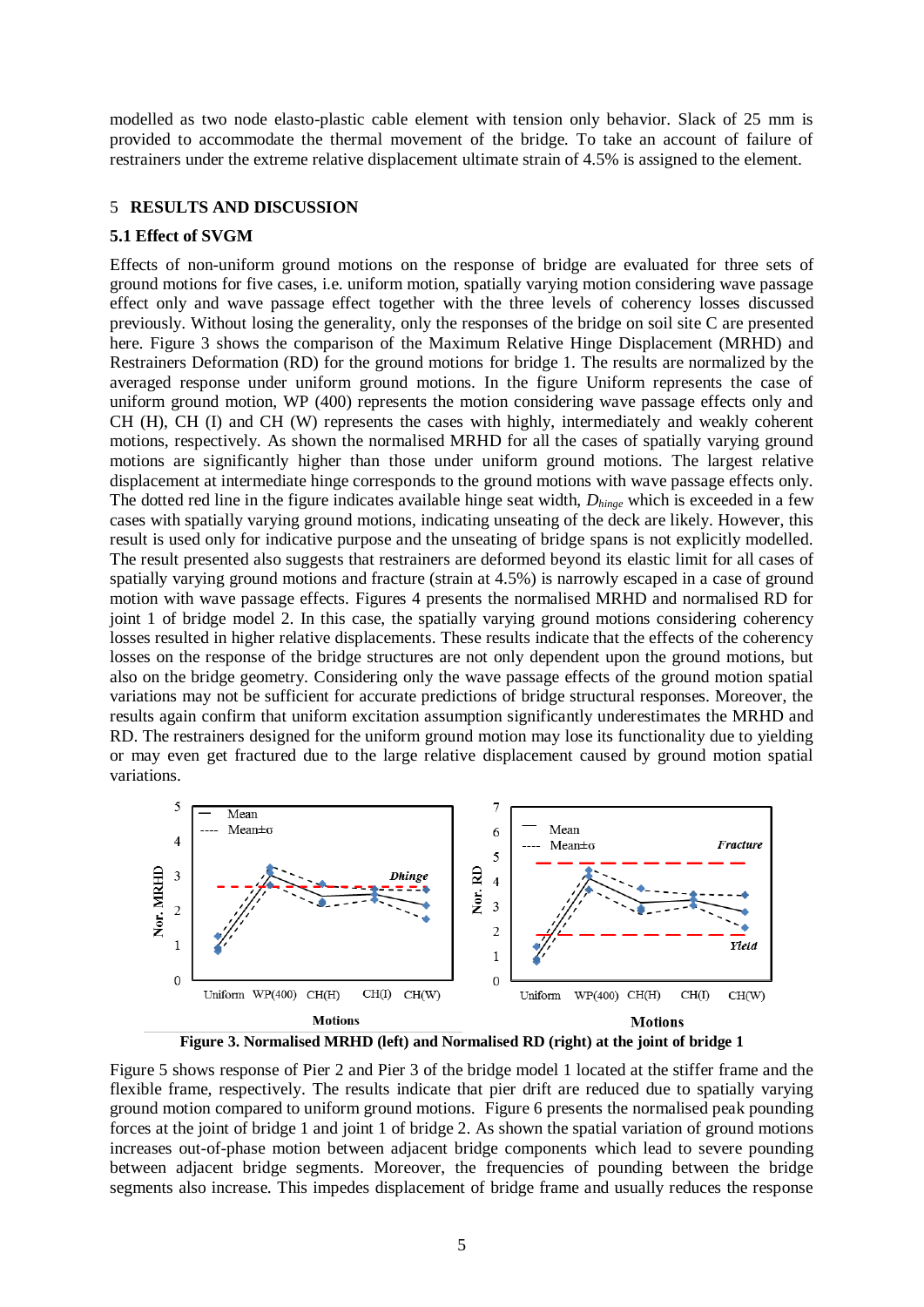of frame of both the stiff and flexible frames particularly when the fundamental period ratios of the frames are close. Though significant localised damages are expected at impacting locations due the pounding, response of the piers is reduced due to the spatial variation of ground motions.



**Figure 4. Normalised MRHD (left) and Normalised RD (right) at joint 2 of bridge 2(a)**



**Figure 5. Normalised peak drift of Pier 2 (left) and Pier 3 (right) of bridge 1(a)**



**Figure 6. Normalised Pounding at the joint of Bridge 1 (left) Joint2 of Bridge 2 (right)**

#### **5.2 Effect of SSI**

To identify the effects of SSI on the seismic response of the bridge to uniform and spatially varying ground motions comparative study of bridges with fixed base and with SSI (for two soil site conditions presented in Table 1) are conducted. Figure 7 presents MRHD and RD at the joint of bridge 1(a). SSI reduces the MRHD and the RD of the adjacent bridge due to the increase in vibration period of adjacent frames. Due to the shift in the vibration period, the ratio of the periods of the adjacent structures shifts closer to unity thus resulting in the reduction of out-of-phase vibration of the adjacent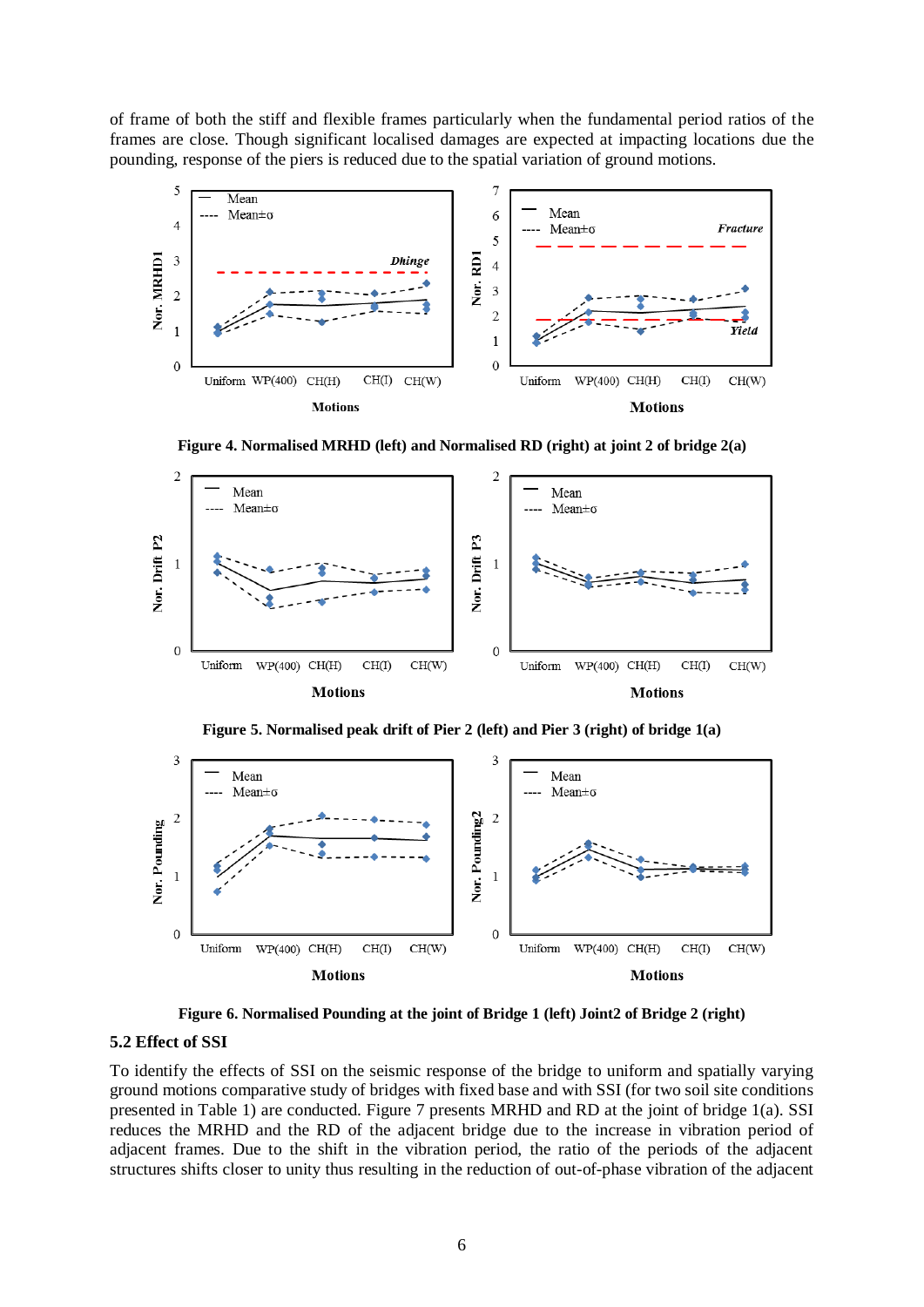bridge frames. Figure 8 presents the drift of Pier 2 (stiffer frame) and pier 3 of bridge 1(a). The result presented suggests the absolute displacement of the both frames increases with soil flexibility. It is interesting to notice that SSI reduces the relative displacement but increases the overall drift of both the frames. The effects of SSI on section curvature demand at the base of the bridge piers are plotted in Figure 9. Though the drift demand of the bridge piers is increased, the curvature demand is apparently reduced. This result indicates that the higher drift demand is absorbed by the foundation due to its flexibility and damping and reduces the curvature demand at the base of bridge piers.



**Figure 9. Peak curvature demand at the base of Pier 2 (left) and Pier 3 (right) of bridge 1**

## 6 **CONCLUSION**

Numerical investigations conducted herein suggest that SVGM have a significant effect on the relative displacement response of the adjacent bridge segments. The existing design method that neglects the SVGM could result in the underestimation of required stiffness and strength of the restrainers to limit the joint opening movement. SVGM, however, have a positive effect on the response of bridge piers in the longitudinal direction.

The relative displacement responses of the bridges under this study are reduced to the inclusion of SSI. This phenomenon could be attributed to the reduction of relative out-of-phase motion caused by flexibility introduced by SSI. Though the overall drift increased, the curvature demands at the base of